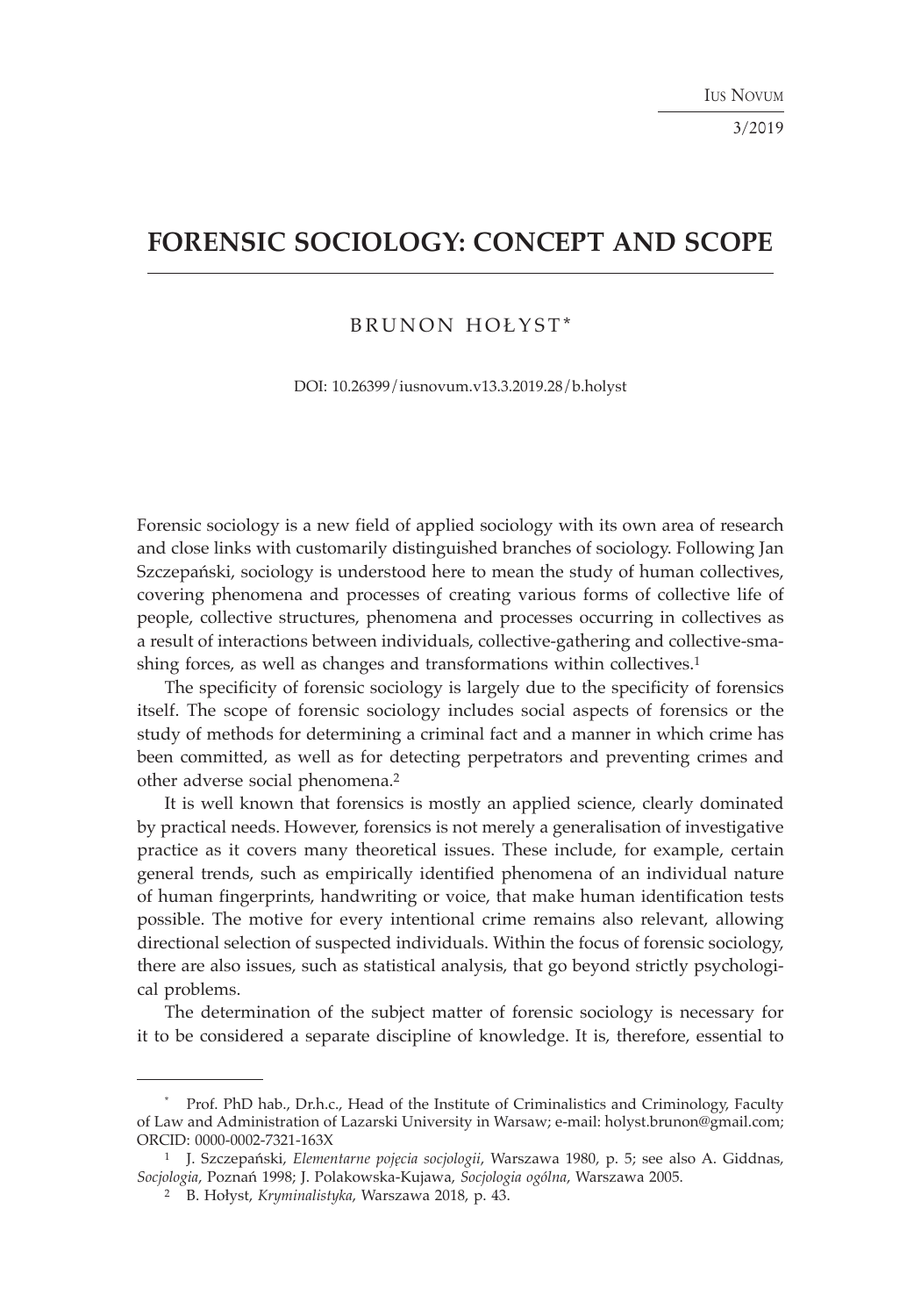distinguish elements within sociology which may be useful for professionals dealing with criminal prosecution or administration of justice, as well as to determine scholarly objectives specific to forensic sociology. These objectives should by no means be isolated from research activities undertaken in related disciplines, such as social psychology. Knowledge gathered within forensic sociology should serve a broader social practice, including efforts of researchers from other disciplinary backgrounds. In the case of forensic sociology, interdisciplinary collaboration is considered extremely desirable.

Defining the specifics of the subject matter of forensic sociology comprises also the analysis of interrelationships among and of separateness of forensic sociology, and other related disciplines. It is sociology of law and justice that has a special place among specific sociological disciplines. The relationship between the aforesaid discipline and forensic sociology is largely dependent on how the scopes of both these branches are understood.

Sociology of law is defined as a branch of sociology that explores the impact of social factors and processes on the formation and formalisation of law, problems pertaining to observance and violations of law, as well as relations developed between legal systems and other spheres of social life.3

The relationship between forensic sociology and such branches of sociology as sociology of culture, clinical sociology, sociology of education, as well as sociological theory of humans is essential. It is an attempt to describe and explain the essence of a human being treated as a social personality whose fundamental aspects are shaped through the process of socialisation by an external socio-cultural reality.<sup>4</sup> In terms of its applied aspect, forensic sociology uses sociological knowledge to solve various problems relating to questions such as determination of a criminal fact, or crime detection and prevention methods.

More broadly, forensic sociology includes sociological aspects of crime and a perpetrator, of the enforcement of the penalty of deprivation of liberty, and of criminal and other proceedings. Forensic sociology can be considered a multidisciplinary science in the sense that it uses achievements of other disciplines without integrating or absorbing knowledge acquired within those disciplines. Forensic sociology thus creates general concepts within its basic matter of interest and drives detailed research only into certain areas that are particularly important for it, though not necessarily for other sciences.

The scope of forensics includes issues related to criminal prosecution and crime prevention. In view of these tasks, forensics uses both inductive and deductive methods. Any science, which is understood to mean the sum of experimentally tested information that makes it possible to formulate the subject matter for research

<sup>3</sup> K. Olechnicki, P. Załęcki, *Słownik socjologiczny*, Toruń 1997; see also J. Grotowska-Leder (ed.), *Nowe aspekty współczesnych problemów społecznych*, Seria Acta Universitatis Lodziensis. Folia Sociologica No. 62, Łódź 2017; A. Śliz, *Wielokulturowość: schemat współczesnego świata? Próba analizy socjologicznej*, Opole 2017.

<sup>4</sup> H. Januszek, J. Sikora, *Podstawy socjologii*, Poznań 2000, p. 33; see also A. Manterys, *Wielość rzeczywistości w teoriach socjologicznych*, Warszawa 1997; R.K. Merton, *Teoria socjologiczna i struktura społeczna*, Warszawa 1982.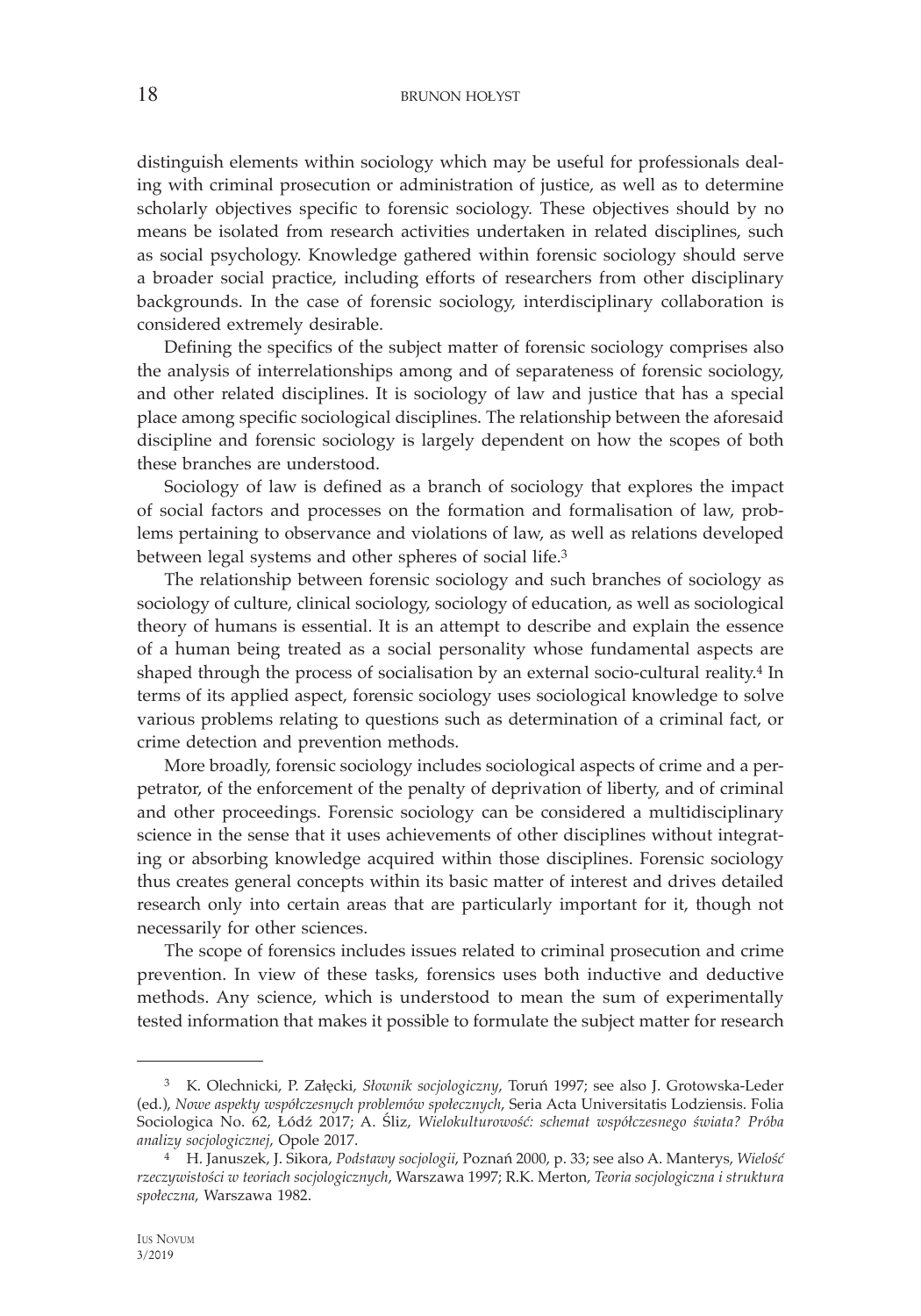and detect laws underpinning certain phenomena, begins with induction yet it cannot end therewith. It would be pointless to create laws from which no deductive conclusions for all phenomena or for a certain group thereof could be drawn. Although things such as criminal methods can be learnt through empirical studies, many assumptions being part of investigative tactics are the result of identified patterns or of a deductive reasoning process.

Progress in technical and natural sciences has a great impact on the development of new research opportunities as far as forensics is concerned. Computers open up prospects for more effective processing of information and reconnaissance service. Although computers are made by electronics engineers, they have to be programmed by forensic experts for investigative uses.

Understood as a scientific discipline, forensics is relatively young. It not only uses cutting-edge methodologies of technical and natural sciences, but also has recourse to expertise in sciences such as psychology and sociology. Strong links between forensics and the above-mentioned sciences foster the trend towards formation of new disciplines bordering on sciences, such as criminal psychology or forensic sociology. Rapid assimilation of scientific achievements for the newly emerging discipline to grow is essential. According to scholars who adopt a sociological approach to the problem of crime, roots of crime can be traced to social factors. Any responsibility for criminal acts, as well as for pathological phenomena, such as domestic violence, is with the society or the social environment of an individual.

In their observations, supporters of the sociological concept go far beyond the sphere of the nearest environment or personality traits of family members of a given individual, trying to find some macro-social patterns. Behaviour types are thus claimed to be primarily determined by culturally defined model attitudes towards violence, as well as by the social structure, system of norms in place in the social environment, and the nature of institutions.5

The issue of selecting proper investigative tactics is quite widely addressed by the scholarly literature on the subject. Investigative tactics selection criteria are insufficiently clear. This issue which is crucial from the perspective of both forensic theory and practice is undoubtedly methodological in its nature and should be considered at a methodological level. The investigative methodology is deemed to be a separate problematic area within the investigation process. That area is superior to investigative tactics in the sense that the knowledge contained therein determines the selection of particular investigative tactics as well as all and any consequences of the selection so made. The investigative methodology covers a very wide breadth of general knowledge as well as a system of universal rules and mental operations relating to decision-making. This specific approach to the problematic area within the investigative methodology is close to contemporary views on the subject matter and tasks of forensics. As far as forensic sociology is concerned, these are relationships, interactions and relations between people that constitute the subject matter.

<sup>5</sup> For more detailed discussion, see B. Hołyst, *Socjologia kryminalistyczna*, Vol. 1, PWN, Warszawa 2007, p. 29.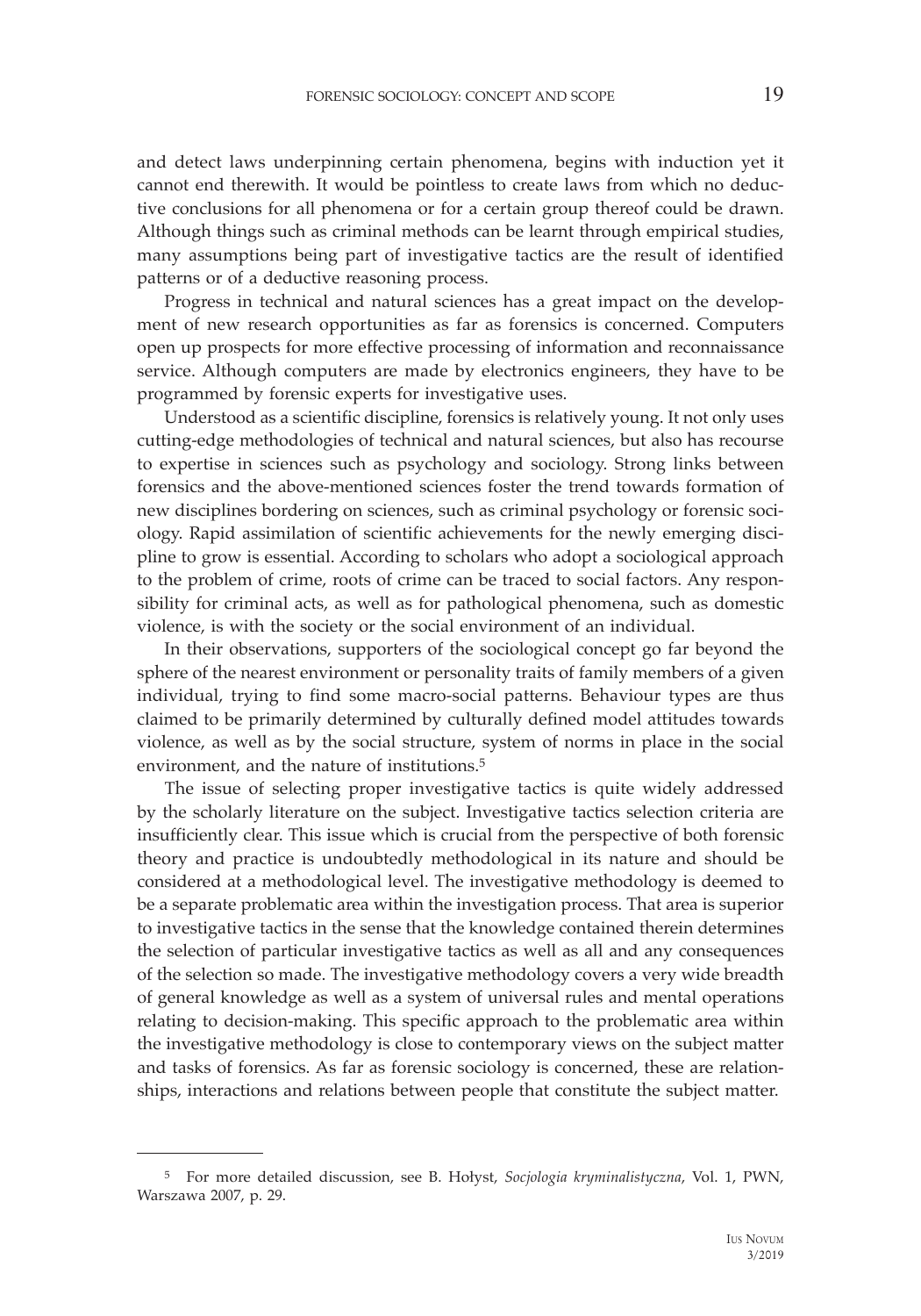Forensics is seen as the application of many scientific disciplines in one jointly organized sequence of activities, which follows the principles of proving and is focused on determination of innocence or guilt of the accused. The investigative methodology of any investigation would thus include general and expert knowledge on the basis of which appropriate decisions as to the selection of optimal investigative tactics would be made.

The knowledge necessary to make right choices should include a wide range of information also from forensic sociology. In addition, data from fields such as psychology, victimology, symptomatology and etiology of crime are very important in this context. Within the investigative methodology, an essential role is played by decision-making that manifests itself in practical selection of optimal investigative tactics. Decision-making consists in choosing a specific type of action from a set of possible actions.6

Given our focus on the investigative methodology, consideration of an activity, whereby a risky decision is taken, i.e. a decision which entails uncertainty as to the achievability of desired outcome, is particularly important. Decisions taken in the presence of risks are determined by usefulness of the outcome and by subjective likelihood of the desired outcome. In any risk situation, there are two or more risk actions that can be chosen. Each of them produces several results, whose usefulness and subjective likelihood are precisely determined.

Risk assessment in any specific situation also depends on contextual social factors, the behaviour of members of various social groups, including the largest ones, as well as on behaviour of individuals. The issue of social relations concerns mechanisms and dynamics of various social relations and covers such specific aspects as: determinants and mechanisms of liking and disliking other people, determinants of prosocial and egoistic behaviour, and conduct in conflict situations.7

The specific nature of the subject matter and methods of forensic sociology seem to be an extremely complex problem to which an unambiguous solution, which would be widely accepted by all authors, cannot be easily found. This issue is associated with more general doubts as to whether the division of sociology into theoretical sociology and applied sociology is reasonable at all. Applied sociology is sometimes referred to as sociotechnics or social engineering. On the one hand, it is a theoretical discipline dealing with the analysis of and research into various types of social behaviour; on the other hand, it covers all conscious, individual or group applications of scientific knowledge, including specifically sociological and psychological knowledge, to achieve an intended transformation of the reality or desired behaviour of a group or an individual.8

As far as forensic sociology is concerned, it is noted that psychological factors, despite being autonomous, should be considered in a context of a particular situation. This context, however, is determined by institutional factors that are always

<sup>6</sup> H. Sęk, *Psychologia kliniczna*, [in:] W. Szewczuk (ed.), *Encyklopedia psychologii*, Warszawa 1998, p. 561.

<sup>7</sup> R.B. Felson, J. Tedeschi, *Aggression and Violence. Social Interactionist Perspectives*, Washington 1995, p. 25.

<sup>8</sup> K. Olechnicki, P. Załęcki, *Słownik*, *op. cit*., p. 196.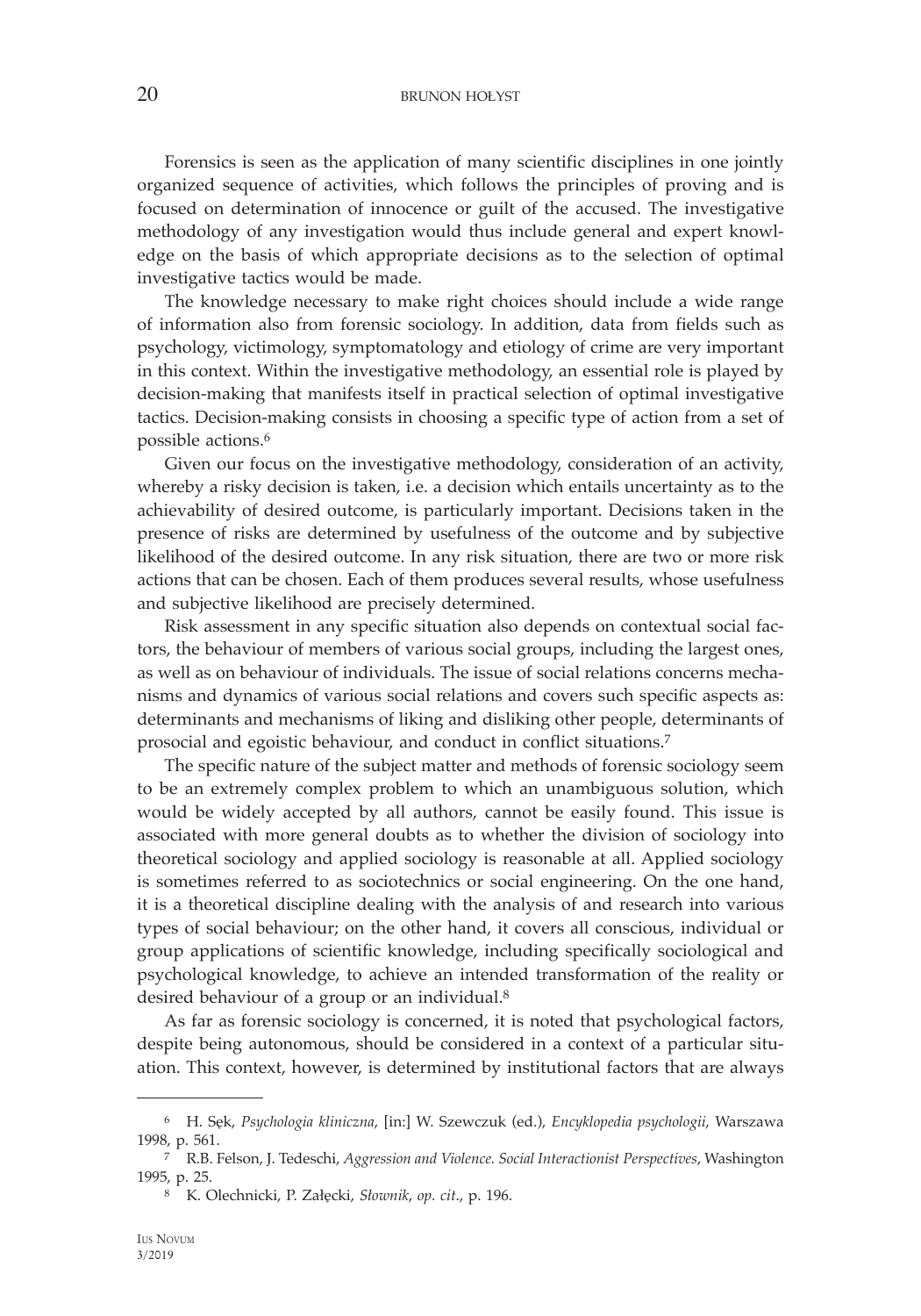embedded in a broader social system and in a sense constitute an exponent of such system. However, this does not mean that no problems or patterns exist that are general enough to make their content truly independent of the broad and narrow social context. However, there are psychological processes and phenomena that are closely related to the social context and cannot be explained without it.

To understand the subject matter of forensic sociology, consideration must be given to fundamental assumptions made in sociology itself. Sociology assumes that humans are part of nature and conditions they live in impact the organization of human collectives. Sociology does not try to explain the impact of nature as no sociologist has sufficient competence with this very type of research that is a focus of natural sciences. And the question about reasons why human collectives are formed continues to remain valid. An important role is played by the concept of a social bond, i.e. those ties between individuals that cause people to live in collectives, in groups or in larger teams, such as territorial collectives, in large religious groups and other groups. The concept of the social bond allows one to look for an answer to the question of how society as a team of people differs from the plain sum of individuals. Sociology seeks to define the subject matter of its research, which would be clearly different from studying human individuals.

Spatial contact, i.e. contact between specific people in a specific space, is crucial. The problem is how this space should be defined as this is social space and, as such, it is not purely physical. Given contemporary possibilities of communication among people, the concept of social space is significantly expanding to an extent that is often very difficult to define precisely. Interactions taking place in this space are, on the one hand, very specific or "face to face", e.g. regularly, in the morning, on one's way to work, or in a large office building with the same people in the lift. On the other hand, what one deals with are interactions that arise during internet communication with a specific group of people who live even in distant countries. As the possibilities for free remote communication are increasing, interactions can occur among people who live far away from each other. Not every physical contact of at least two people in a space is already an initial stage of a social bond formation process.

Mental contact is a social phenomenon that can result from spatial contact, in which people or larger groups of people establish emotional relationships with each other. Of course, it is by no means easy to clearly define the content and intensity of these relationships. They may as well relate to a person himself or herself as well as to some of his/her non-personal traits, e.g. a dress type or a cultural feature, or merely a social position. The most important thing is, however, that such a trait gives rise to emotions that result from contact, and that either these emotions keep repeating or particular individuals seek to make them repeat. As a result of spatial and mental contact, particular individuals clearly stand out, repeat and strive to consolidate interactions. And that is when the interactions get institutionalised or social norms are formed that transform that contact into lasting social relations. As effects of various activities overlap, a social bond is created, from which a structure can be formed that becomes part of what is called a civil society.

It is in social interactions that sometimes purely personal aspects prevail, emotions are mutual, and a desire to continue contact just for emotional reasons is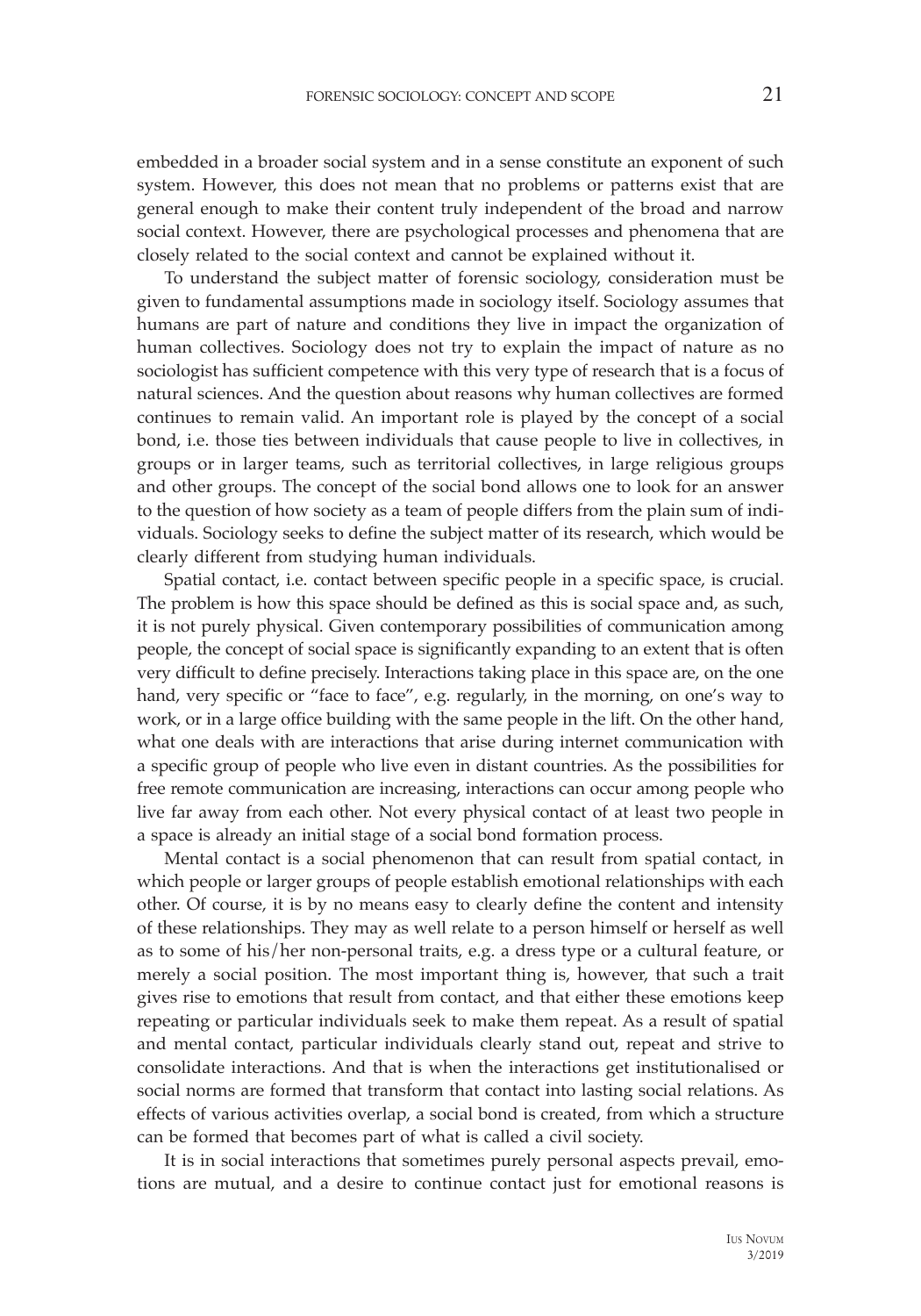built. It is typical of a social group or a group of friends that these interactions are repeated.

Therefore, on the one hand, there are bonds, which, leading to institutionalisation, ultimately require rational goal setting for a joint activity, a specific division of roles, and a division of tasks. On the other hand, however, a collective does not have to set any specific goal, formalise itself or divide social roles. This differentiation between ties is accepted in sociology and forms the basis for the division of human collectives into communities and societies.

Through technical progress and easy remote communication, the modern world becomes open to extensive contacts. Globalisation is a fact that results from economic, political and technical changes that facilitate interpersonal contacts. One should be aware that this is an ongoing process that cannot be stopped. In this situation, an increase in indirect contacts, which will occur indirectly through technical measures, is to be expected. It is likely that a very large portion of these spatial interactions will not lead to any further stage of a bond formation process. So one would wonder what the society will be like in the future, as it will have such a large number of spatial contacts that do not lead to mental interactions. Perhaps it will turn out that these mental contacts will appear after some time, taking a new form. Another thing is concern that bonds will be fading and that human life, especially in large cities, will be like life of an individual in a crowd. Currently, the anonymity in life has increased in large cities but, at the same time, the role of contacts and, subsequently, of local ties have increased.

People live in organized collectives, connected by various forms of social bonds. Although having a very different nature, such an organisation always, although in a very different proportion in different collectives, consists of social bonds, social norms, social institutions, and social control. It is the functioning of social values, which are sometimes consciously chosen and accepted by people but sometimes remain subconscious, that underlies all these factors. This creates a social order or a system in which there are regulators of human behaviour that give a sense of security to both an individual and collectives.

The concept of social norms is important for the analysis of social phenomena that is carried out also as part of forensic sociology. Among many different types of norms that make up the organization of social life, the legal norms play a particularly important role, however, these norms are neither the only nor the most important ones in all life situations.9

As indicated by the author cited above, there is a great variety of social norms and these have various origin. Having a supra-individual nature, norms organise interpersonal interactions in relation to the behavioural patterns contained therein. This is how norms impact interactions that later form bonds. The bonds impact norms as they strengthen them by confirming their validity through their observance. This is the case for societies in which newly emerging social bonds are built

<sup>9</sup> J. Wódz, *Socjologia dla prawników i politologów*, Warszawa 2000; see also F. Znebejánek, *Sociologie konfliktu*, Sociologické Nakladatelstiví (SLON), Praha 2015, p. 172.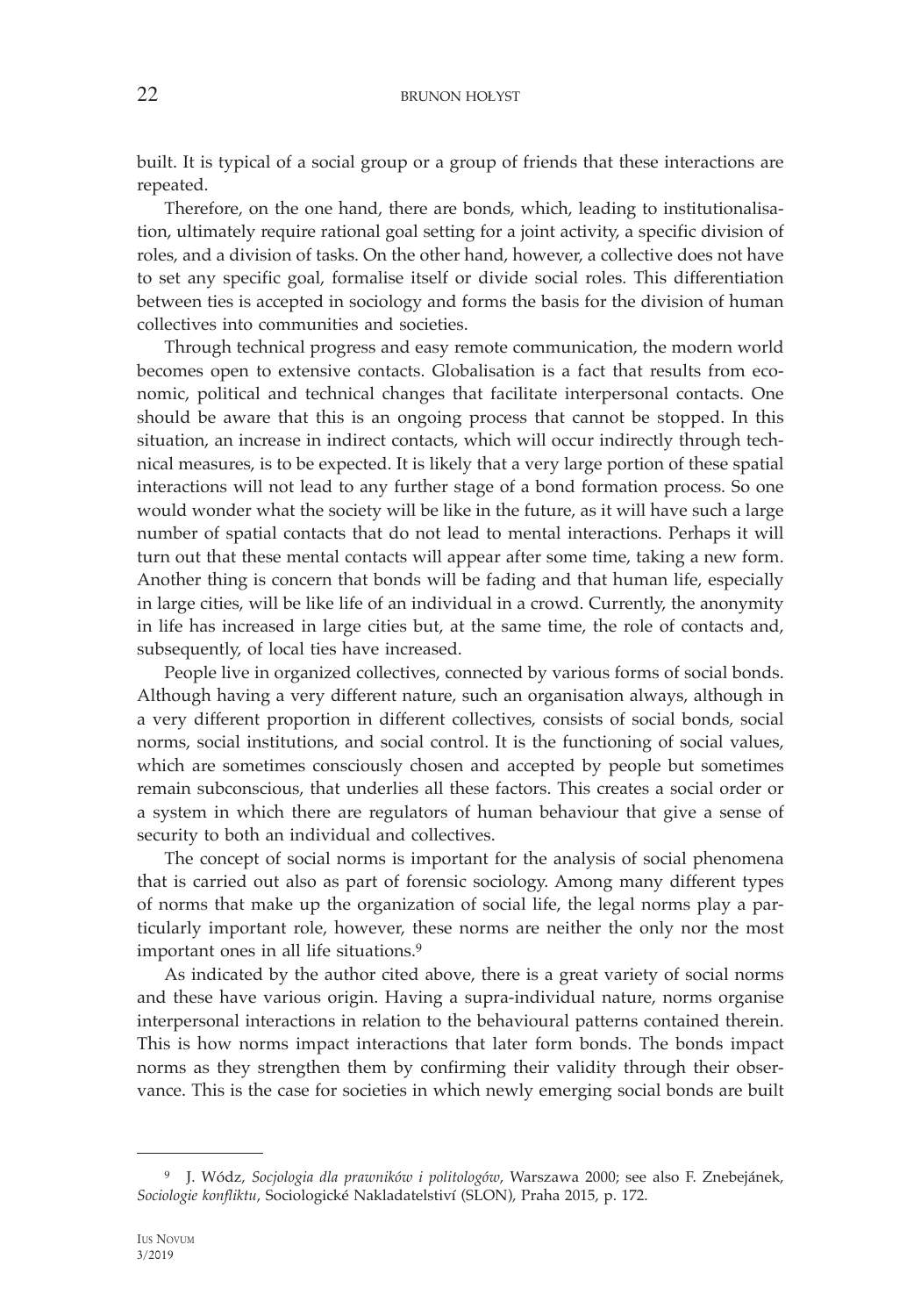on the basis of interactions that occur in an internally organized collective. Interactions are rarely the case for totally chaotic collectives that lack any norms.

Sociology distinguishes many types of norms, e.g. social, customary, aesthetic, religious and other. Three fundamental types of norms that indicate model behaviour types, i.e. legal, religious and moral norms, are very often identical or very similar in terms of fundamental basic model behaviour. This is what happens when one talks about models contained in the Decalogue, as well as criminal law or fundamental moral norms, such as "thou shalt not steal", "thou shalt not kill", "thou shalt not commit adultery", etc. It is thus obvious that these norms strengthen each other, and their differentiation most often results from to the primary source of their validity, sometimes also from their structure or sanctions they refer to. Certainly, there are also very significant differences between legal, religious and moral norms that can lead to serious social conflicts, e.g. conflicts over the right to terminate pregnancy.

Norms constitute an important factor in social order that is built on the basis of social bonds. However, social institutions are also necessary to ensure such order as bonds would last for less time and norms could not function efficiently without social institutions. As pointed out by Jacek Wódz, the term "social institution" is not totally unambiguous in sociology.

A normally functioning society requires social control as periods of rapid social changes or conflict make it clear. During such periods, social control becomes considerably weaker and social chaos takes its place with no proper sanctions for any violation of norms. From the perspective of an average person, security becomes threatened on a permanent basis, while from the perspective of a collective, disorganization occurs. Noticeable lack of social control offers an opportunity to actualise positive effects of the proper operation of social control.

From the perspective of forensic sociology, the issues of social thinking, social impact and social relations are those particularly important problem categories.10 All these are relevant because of cognitive and application-related dimensions of forensic sociology. Social thinking involves perception and interpretation of one's own behaviour as well as the behaviour of other people in social situations. A social impact includes issues relating to the manner in which pressure exerted by a group can affect an individual's behaviour and vice versa, i.e. how and to what extent an individual can influence his/her social environment.

According to forensic sociology, it is extremely important that if certain behaviour, especially that of smaller groups of people, can be the subject of comprehensive observational judgments, then properties that are attributed to social phenomena and the meaning that is attributed to names for those phenomena – irrespective of a level at which these phenomena occur – are almost always defined by reference to certain human traits and behaviour types. This is due to the fact that one wants to not only observe but also understand social phenomena, and this means making reference to what is happening at the level of a collective, as well as to experiences

<sup>10</sup> N. Goodman, *Wstęp do socjologii*, Poznań 1999, pp. 68–69; see also H. Januszek, J. Sikora, *Podstawy socjologii*, *op. cit.*, p. 33.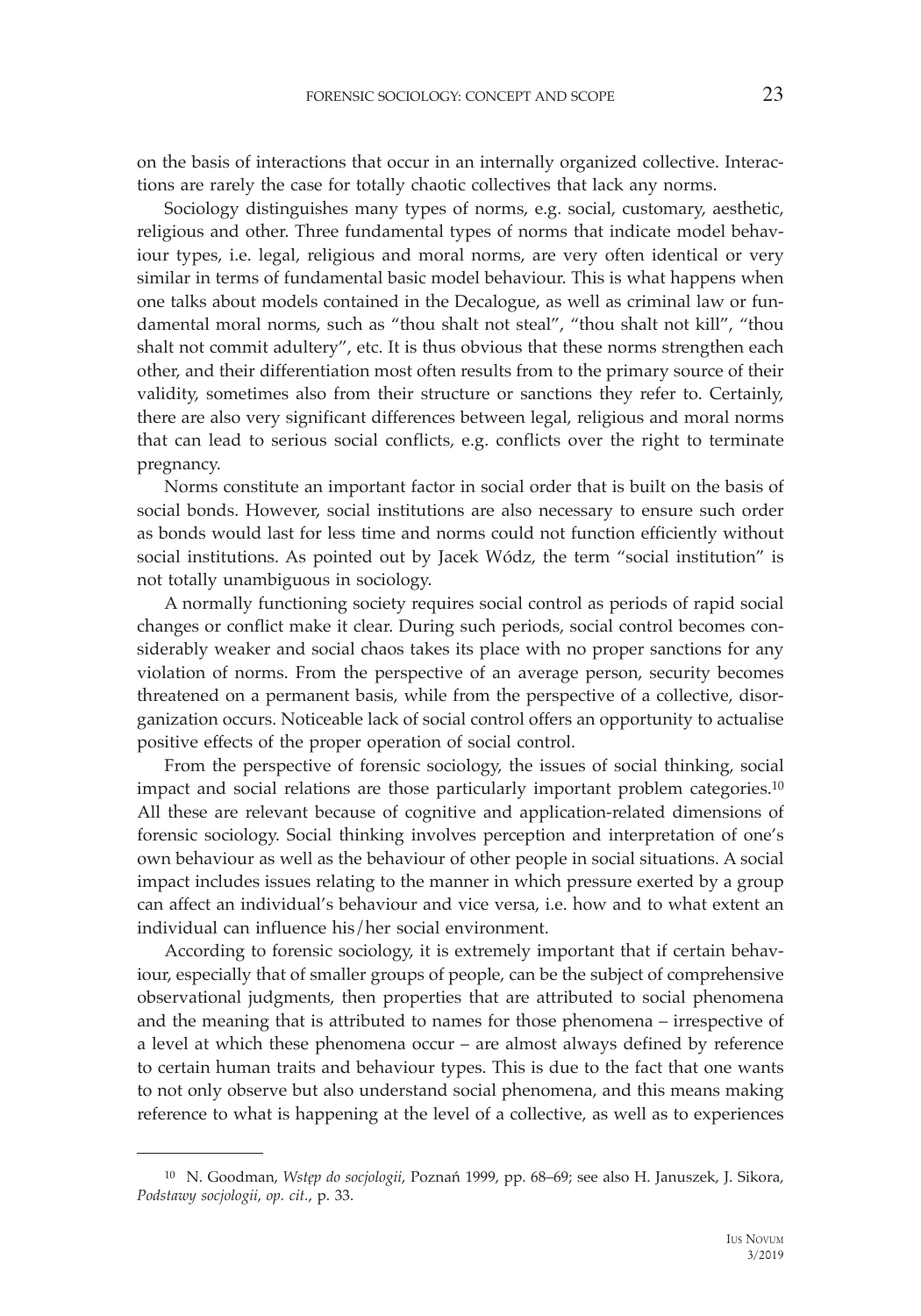and behaviour of particular people. By saying, for example, that "a criminal group is desperate", a certain state is defined and attributed to the group, which state is described by reference to the condition of its members.

In forensic sociology, the problem of understanding people, their conditions, behaviour or situations faced by them consists in attributing a specific set of psychological experiences and attitudes to a particular individual; the experiences and attitudes make up such individual's psychological attributes or are components of his/her action or situation that is subjectively defined. However, the scope of this approach may be extended to include almost all areas of sociological reflection as the vast majority of social phenomena, including those occurring at the level of human groups and collectives, are more or less involved in human behaviour and related traits and psychological experiences of people who are actors in these events. Certain attributes of any person, both externally observable and mental, can be included in the description of the relative attributes of other people who are somehow related with such person. When a criminal is said to have high prestige, it means that other criminals value him/her.

In forensic sociology, special importance is attached to types of human relative traits. One of the types consists in being entangled in specific relations, such as social ones. Understanding the essence of any attribute assigned to a person is tantamount to understanding experiences and firm attitudes not only of such person, but also of other people with whom such person comes into contact or interacts socially. Human experiences, including specifically certain permanent mental attitudes that people have towards each other, are entangled in specific ways in which human groups and collectives operate. Many traits of human collectives and social systems actually consist in specific configurations of their members' mental traits or certain behaviour types.

A statement that, for example, a certain criminal group is integrated equals a statement that members of the group like or value each other very much, and are less friendly towards people outside their group. When one says that there is a certain system of values within a group, one means that members of the group value phenomena in a specific way. Particular configurations of human mental attitudes also co-define the nature of social relations connecting members of groups or of larger collectives.

Sociological forensics is a form of practical application of sociology and, as such, is expected to resolve a certain category of social problems. It is very important for an investigator to use sociological knowledge at the initial stage of any investigation. However, an optimal situation would be to use sociological knowledge in forensics to the maximum possible extent at all stages of the investigation.

In forensic sociology, phenomena observed in social life are analysed, including specifically phenomena which are social problems that underlie social pathologies, and social pathology itself in its various forms. Among the first category of factors, unemployment is noteworthy. As a social problem, unemployment takes several forms, such as youth unemployment, female unemployment, unemployment resulting from reorganisation of old industries, and rural unemployment. From the perspective of forensic sociology, the phenomenon of youth unemployment is of particular importance.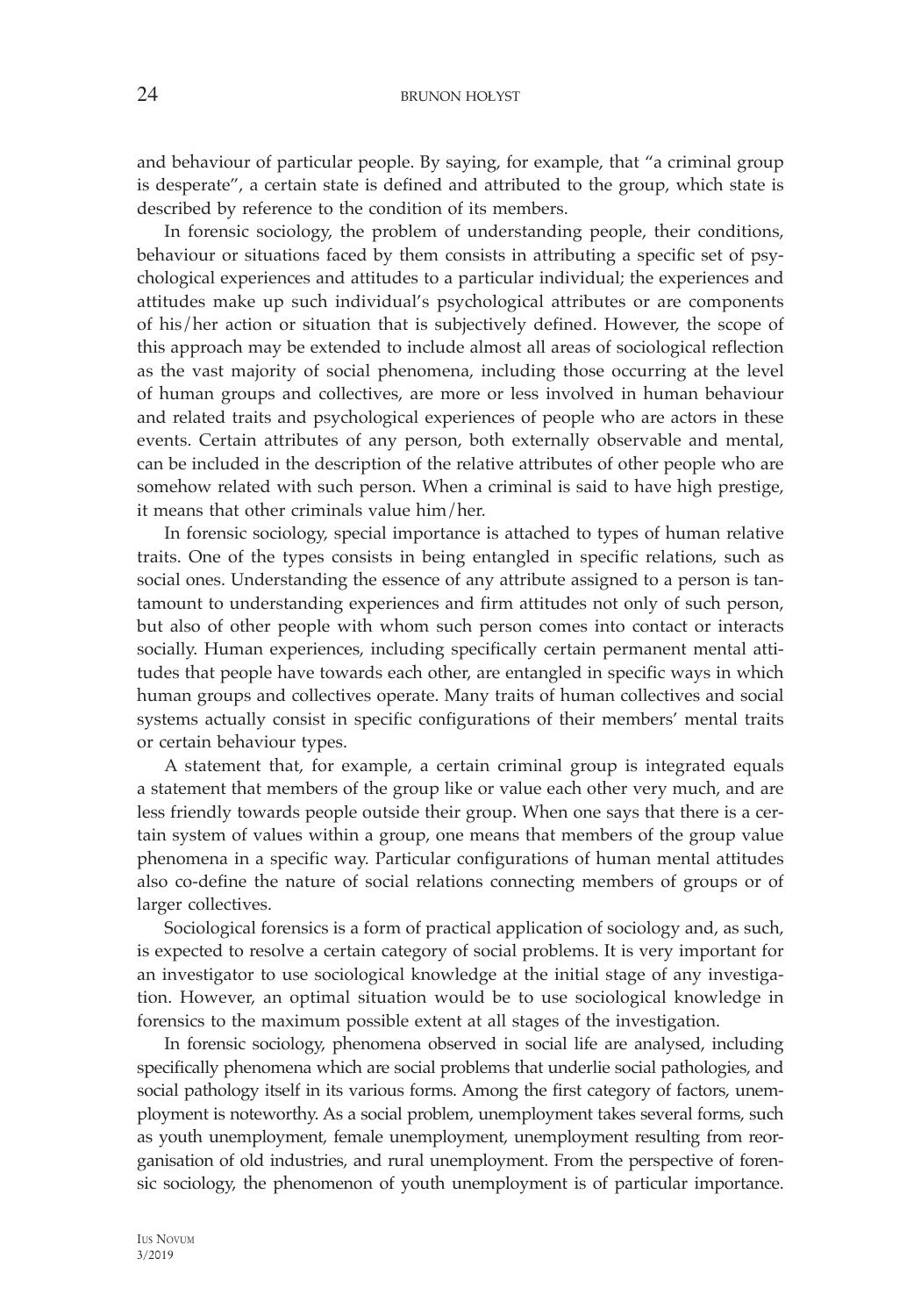There is regionalisation of unemployment in Poland, i.e. particular forms of unemployment are concentrated in specific regions, cities or communities that have their social characteristics.11 In Poland, unemployment in some regions is just a part of a wider phenomenon marked by the feeling that certain regions or agglomerations offer no social development prospects. Thus, what one observes is not only the regional or subregional concentration of unemployment, but a set of social phenomena with unemployment adding to the existing social problems.

Discrimination against minorities is a social phenomenon that is important from the perspective of forensic sociology. In societies in which the majority imposes certain solutions that are considered to be the only ones that are available, collectives or groups are formed that cannot achieve all of their life ambitions. In sociological terms, the most important feature of minorities is the fact that they are clearly a group that is socially discriminated against. In a sense, this problem is similar to exclusion. In the case of exclusion, deprivation of opportunities occurs due to systemic reasons, while in the case of discrimination, the same is due to social practices which largely rely on a system of values and norms.

Scientific research based on knowledge in the field of forensic sociology concerns in particular: development of crime-preventing planning systems, planning framework for preventive activities, and planning as a strategic instrument for operative combating crime. Planning is required for the police activities, including in particular aspects such as personnel (e.g. further education), finance (planning independent of a programme), tangibles (e.g. creation of a laboratory to combat computer-oriented crime), etc.

For a long time now, forensic practice has been described by resorting to what is called perseveration hypothesis (repetitive model of criminal activity), adopted on the basis of filed data when searching for perpetrators and examining crimes. All existing variants of the criminal police information service are based on this hypothesis. For years, however, there have been doubts about the relevance of the perseveration theory. In verifying the said hypothesis, the following two concepts can serve as a starting point: examination of the perseveration theory as such, subject to appropriate practical operationalisation, and examination of the perseveration theory with the view to its use in the criminal police information service. Only with the first option, reliable information required to plan information services can be gathered. It has been established on the basis of the current state of affairs that, so far, the criminal police information services have been insufficiently used for strategic purposes (e.g. to investigate internet crime and a structure of circumstances of an act).

As an instrument of strategic and operational fight against crime, planning consists of the following phases: obtaining information, seeking and choosing implementation options, evaluation, and control. Target planning to prevent crime is a task to be completed by the police. The police planning is always included in global target structures of a criminal policy. Prevention bodies are largely focused on active collection of information that can be helpful in preventive planning. Sci-

<sup>11</sup> J. Wódz, *Socjologia dla prawników*, *op. cit*.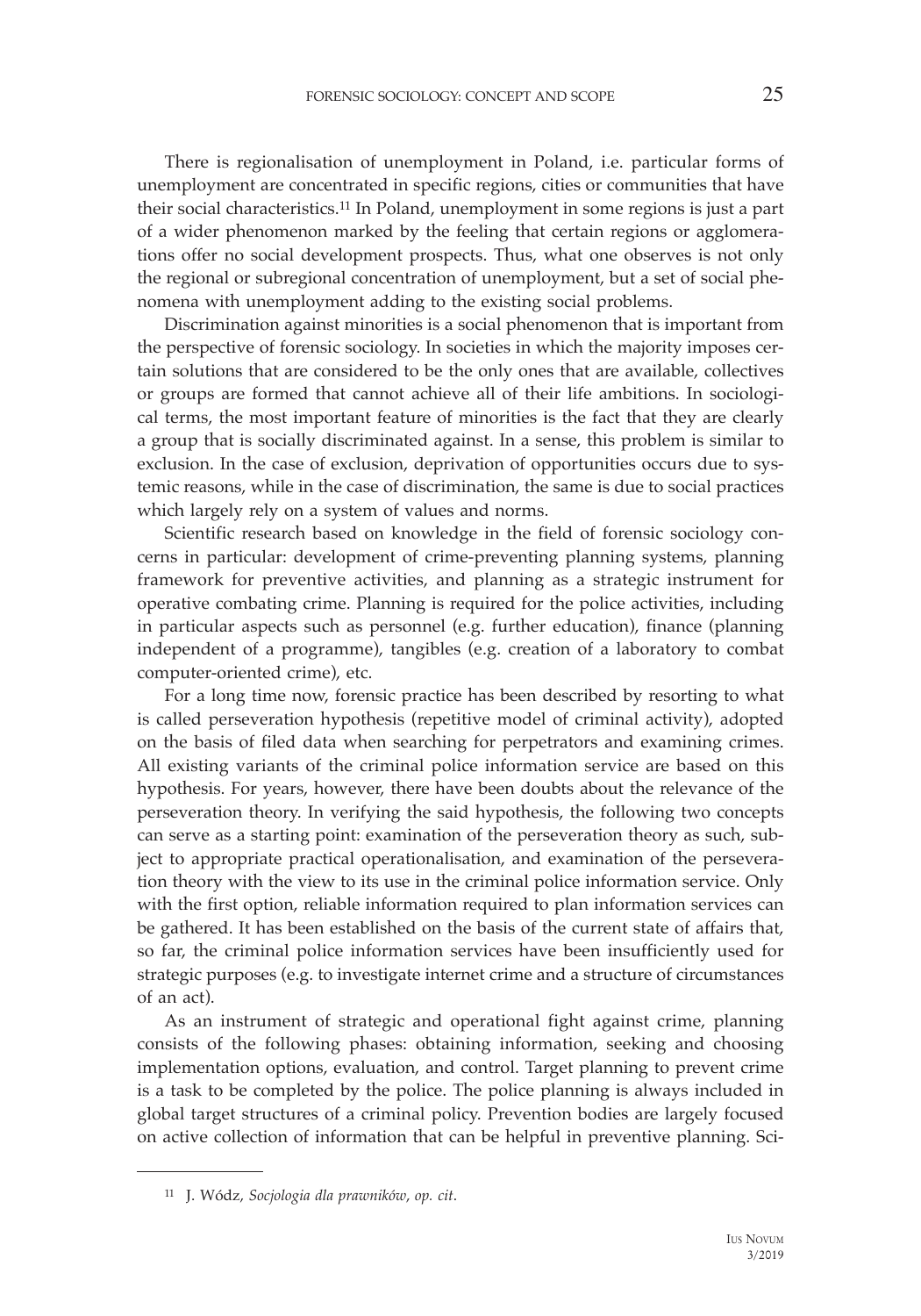entifically preserved questionnaires completed by perpetrators could significantly increase the knowledge and experience of the police and judicial authorities.12 Forecasts based on a scientific basis, including forensic sociology data, contribute to a reasonable, strategic criminal policy. New programmes and projects provide an alternative to traditional response patterns. Combined with scarce resources, statutory conditional programmes hinder the development of innovative crimeprevention concepts. Domestic and foreign ideas as well as scientific and technical programmes would also help the police.

Being neglected in practice for various reasons, a systematic evaluation of programmes and catalogues of projects and measures (e.g. those regarding the fight against terrorism) constitutes a problem. In addition to auditing prerequisites for any police action, audits of complex systems for combating drug-related crime are of particular importance. In practice, effectiveness of the police is usually measured using statistical data (cases, perpetrators, quantities of seized drugs, etc.). Studies show, however, that as few as 3-5% of cases known to the police have been detected solely through its forensic efforts. For this reason alone, a detection rate cannot be a reliable indicator of the effectiveness of law enforcement agencies.

As a matter of principle, it is fear of crime that should be taken into account by prevention programmes. Fear, including particularly local fear of victimisation, is a phenomenon that worsens the quality of life more than real threats do. Fear leads to isolation of citizens, restricts movements in time and space, especially among older people. Despite a difficult starting point, communes should create and test such prevention programmes as part of their reasonable communal criminal policy. Any preventive programme for a built-up housing estate should take into account potential victims and their environment. The goal of the programme should be both quantitative and qualitative reduction of crime and related fear of victimisation, and public satisfaction with the police work as well as mutual trust, which all can guarantee public safety and order. Relevant projects may include without limitation any improvement of street lighting and all and any other investment to reduce the opportunity for crime to occur.

Given the analysis above, I suggest that forensic sociology should be defined to mean a science exploring social aspects of activities relating to: establishment of a criminal fact and a manner in which the crime has been committed, detection of perpetrators, and prevention of crime and other pathological phenomena that condition criminal behaviour, either directly or indirectly.

To make it possible for self-defence against a criminal to be used, as well as to discourage potential offenders from committing any criminal act, a certain amount of relevant knowledge should be made available to the public. Thus, it is crime prevention that also remains the focus for forensic sociology.

Dissemination of knowledge in sociology among employees of the police bodies, prosecutors, judges and attorneys-at-law is one of important determinants of effective criminal prosecution and execution of judiciary tasks. The current level of awareness of even the basic aspects of forensic sociology is still insufficient among

<sup>12</sup> E. Kube, *Systemowe zapobieganie przestępczości*, Warszawa 1992, p. 17.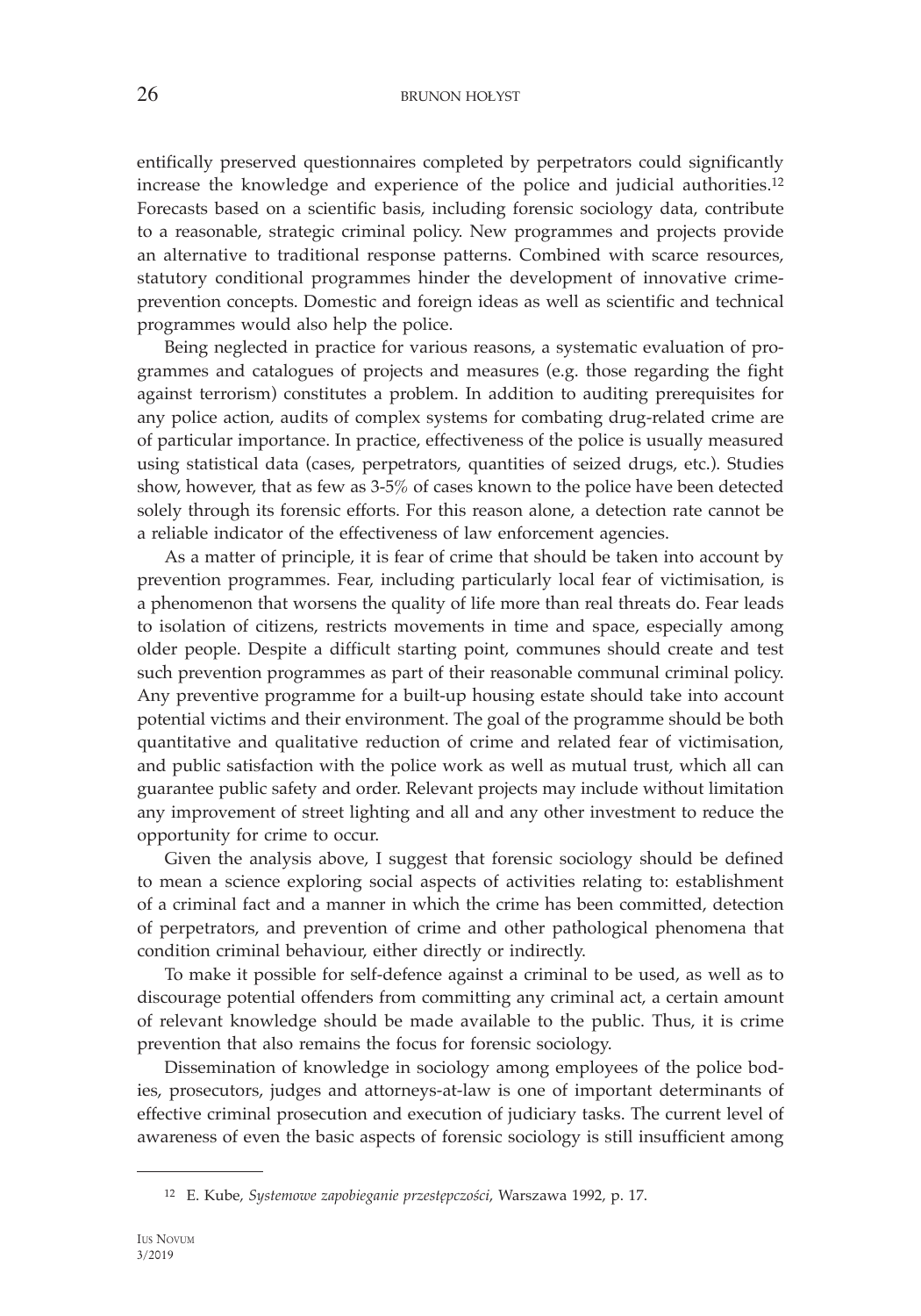lawyers. Having just basic knowledge in the field at issue, lawyers are totally dependent upon expert opinions. And the point is not that a lawyer should replace an expert sociologist but that a lawyer should be able to properly use any material prepared by experts and to appropriately assess evidentiary value thereof.

Police officers, including specifically those of criminal investigation departments and criminal service, should have the broadest knowledge related to forensic sociology. For judges, prosecutors, attorneys-at-law, general competence may be sufficient, while the police officers need detailed knowledge, including that specifically applicative. The education system for police forces should, therefore, be particularly focused on passing on the knowledge and training in forensic sociology skills.

# BIBLIOGRAPHY

Felson R.B., Tedeschi J., *Aggression and Violence. Social Interactionist Perspectives*, Washington 1995. Giddnas A., *Socjologia*, Poznań 1998.

Goodman N., *Wstęp do socjologii*, Poznań 1999.

Grotowska-Leder J. (ed.), *Nowe aspekty współczesnych problemów społecznych*, Seria Acta Universitatis Lodziensis. Folia Sociologica No. 62, Łódź 2017.

Hołyst B., *Socjologia kryminalistyczna*, Vol. 1, Warszawa 2007.

Hołyst B., *Kryminalistyka*, Warszawa 2018.

Januszek H., Sikora J., *Podstawy socjologii*, Poznań 2000.

Kube E., *Systemowe zapobieganie przestępczości*, Warszawa 1992.

Manterys A., *Wielość rzeczywistości w teoriach socjologicznych*, Warszawa 1997.

Merton R.K., *Teoria socjologiczna i struktura społeczna*, Warszawa 1982.

Olechnicki K., Załęcki P., *Słownik socjologiczny*, Toruń 1997.

Polakowska-Kujawa J., *Socjologia ogólna*, Warszawa 2005.

Sęk H., *Psychologia kliniczna*, [in:] W. Szewczyk (ed.), *Encyklopedia psychologii*, Warszawa 1998.

Szczepański J., *Elementarne pojęcia socjologii*, Warszawa 1980.

Śliz A., *Wielokulturowość: schemat współczesnego świata? Próba analizy socjologicznej*, Opole 2017. Wódz J., *Socjologia dla prawników i politologów*, Warszawa 2000.

Znebejánek F., *Sociologie konfliktu*, Sociologické Nakladatelstiví (SLON), Praha 2015.

### FORENSIC SOCIOLOGY: CONCEPT AND SCOPE

### Summary

The specificity of forensic sociology is largely due to the specificity of forensics itself. Determination of the subject matter of forensic sociology is necessary for it to be treated as a separate discipline of knowledge. To this end, these elements of sociology that may be useful for professionals dealing with criminal prosecution or administration of justice must be identified, and scholarly objectives specific to forensic sociology must be set. Defining the specifics of the subject matter of forensic sociology includes also the analysis of interrelations and separateness of the discipline at issue and of other related disciplines. Sociology of law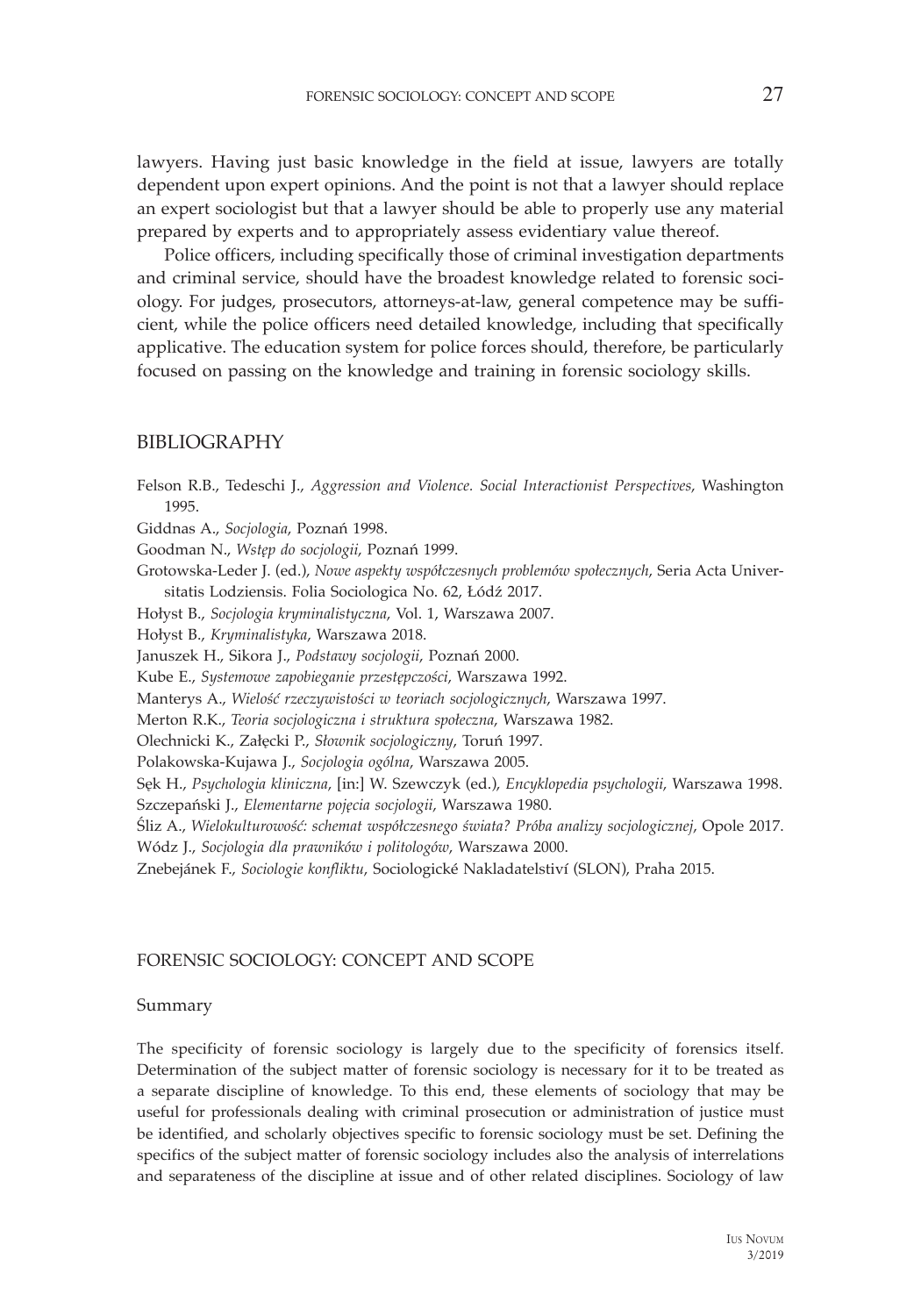and justice has a special place among particular sociological disciplines. The relationship between forensic sociology and the said discipline largely depends on how the scope of both these fields are understood. More broadly, forensic sociology includes sociological aspects of crime and a perpetrator, of the enforcement of the penalty of deprivation of liberty, and of criminal and other proceedings. Forensic sociology can be considered multidisciplinary science in the sense that it uses achievements of other disciplines without integrating or absorbing the knowledge acquired within them. Forensic sociology thus creates general concepts as part of its basic matter of interest and inspires detailed research only into certain areas that are particularly important for it, though not necessarily for other sciences.

Keywords: sociology, forensics, spatial and mental contact, social interactions

# POJĘCIE I ZAKRES SOCJOLOGII KRYMINALISTYCZNEJ

### Streszczenie

Specyfika socjologii kryminalistycznej wynika w znacznej mierze ze specyfiki samej kryminalistyki. Wyznaczenie zakresu przedmiotowego socjologii kryminalistycznej jest niezbędne dla traktowania jej jako odrębnej dyscypliny wiedzy. W tym celu konieczne jest wyodrębnienie w ramach socjologii tego, co może być przydatne w zawodach związanych ze ściganiem karnym oraz z wymiarem sprawiedliwości, a także określenie specyficznych dla socjologii kryminalistycznej celów poznawczych. Wyznaczenie specyfiki przedmiotu socjologii kryminalistycznej obejmuje również analizy wzajemnych związków i odrębności omawianej dyscypliny oraz innych, pokrewnych dyscyplin. Wśród szczegółowych dyscyplin socjologicznych szczególne miejsce zajmuje socjologia prawa i wymiaru sprawiedliwości. Relacja pomiędzy socjologią kryminalistyczną a tą dyscypliną będzie w znacznym stopniu zależała właśnie od tego, jak będzie się ujmowało zakresy obu tych dziedzin. W szerokim ujęciu w obrębie socjologii kryminalistycznej można zlokalizować problematykę socjologiczną przestępstwa i przestępcy, wykonania kary pozbawienia wolności, postępowania karnego i innych postępowań. Można stwierdzić, iż socjologia kryminalistyczna jest nauką multidyscyplinarną w tym sensie, że korzysta z dorobku innych dyscyplin nauki, nie integrując ani nie wchłaniając zdobytej w ich obrębie wiedzy. Tak więc nauka ta tworzy ogólne koncepcje w zakresie podstawowego przedmiotu swoich zainteresowań oraz stymuluje badania szczegółowe tylko w pewnych obszarach, które dla kryminalistyki są szczególnie ważne, chociaż niekoniecznie istotne dla innych nauk.

Słowa kluczowe: socjologia, kryminalistyka, styczność przestrzenna i psychiczna, interakcje społeczne

# EL CONCEPTO Y ALCANCE DE LA SOCIOLOGÍA CRIMINAL

### Resumen

La especifica de la sociología criminal resulta en gran parte de la especifica de la criminalística en sí. La determinación de ámbito objetivo de la sociología criminal es imprescindible para considerarla como disciplina separada. Por lo tanto, hay que escoger de la sociología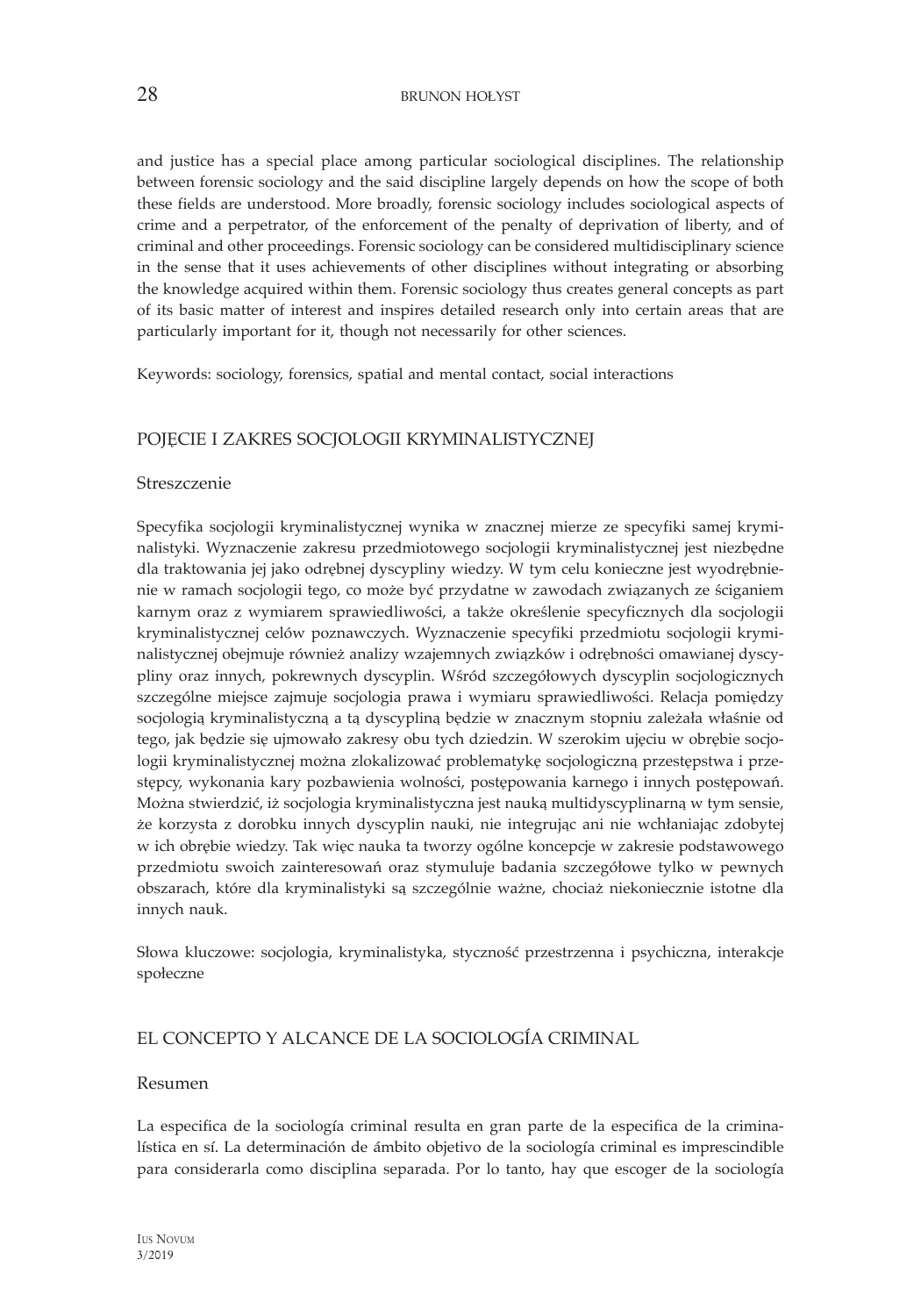los elementos que puedan ser útiles en las profesiones relacionadas con la persecución penal y administración de justicia, así como determinar fines específicos de la sociología criminal. La determinación de la especifica de objeto de sociología criminal comprende también el análisis de relaciones mutuas y diferencias entre esta disciplina en cuestión y otras disciplinas afines. Dentro de las disciplinas sociológicas especiales, la sociología de derecho y de administración de justicia ocupa un lugar particular. La relación entre la sociología criminal y dicha disciplina depende en gran parte de la determinación de ámbito de estas ambas ramas. El ámbito amplio de la sociología criminal incluye la problemática sociológica de delito y de delincuente, la ejecución de pena de privación de libertad, proceso penal y otros procesos. Se puede decir que la sociología criminal es una ciencia multidisciplinar, ya que se aprovecha de otras ramas de ciencia sin integrar ni absorberlas. Por lo tanto, dicha ciencia crea conceptos generales en cuanto al objeto básico de su campo de intereses y estimula investigaciones especiales sólo en ciertos ámbitos, que son particularmente importantes para la criminalística, aunque no sean importantes para otras ramas de la ciencia.

Palabras claves: sociología, criminalística, contacto espacial y psíquico, interacciones sociales

# КОНЦЕПЦИЯ И ОБЛАСТЬ ИССЛЕДОВАНИЙ КРИМИНАЛИСТИЧЕСКОЙ СОЦИОЛОГИИ

#### Резюме

Специфика криминалистической социологии во многом обусловлена спецификой самой криминалистики. Для того, чтобы криминалистическая социология могла считаться отдельной дисциплиной, следует определить предмет ее исследований. С этой целью необходимо выделить из общей социологии ту тематику, которая может быть интересна работникам системы уголовного розыска и правосудия, а также определить научные цели, присущие криминалистической социологии. Определение специфической области исследований криминалистической социологии также предусматривает анализ ее отличий и взаимосвязей со смежными дисциплинами. Среди таких дисциплин особое место занимает социология права и правосудия. Отношение между этой дисциплиной и криминалистической социологией будет в значительной степени зависеть от определения областей исследований, охватываемых обеими дисциплинами. При широком подходе в сферу исследований криминалистической социологии можно включить социологическую проблематику преступности и лиц, совершающих преступления, а также проблематику исполнения наказания в виде лишения свободы, уголовного судопроизводства и других процессуальных вопросов. Криминалистическую социологию можно считать междисциплинарной наукой в том смысле, что она использует достижения других дисциплин, не поглощая и не интегрируя знаний, приобретенных в рамках этих дисциплин. Таким образом, криминалистическая социология создает общие концепции в рамках присущей ей области исследований, а также стимулирует детальное изучение только тех вопросов, которые представляют особый интерес для криминалистики, в отличие от других научных дисциплин.

Ключевые слова: социология, криминалистика, пространственный и психологический контакт, социальное взаимодействие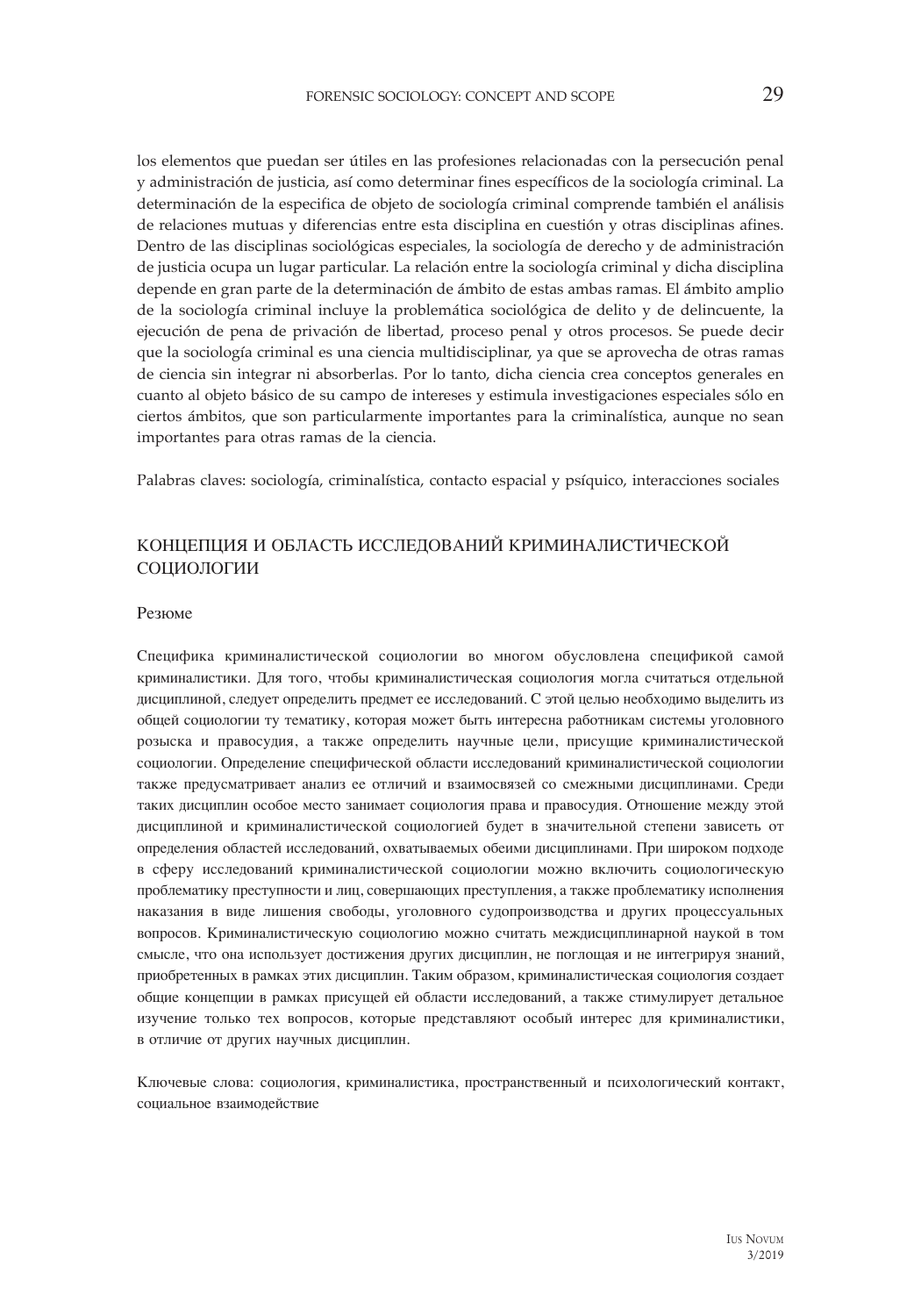### BEGRIFF UND ABGRENZUNG DER KRIMINALSOZIOLOGIE

### Zusammenfassung

Die Spezifik der Kriminalsoziologie liegt in hohem Maße in der Besonderheit der Kriminalistik selbst begründet. Eine Abgrenzung der behandelten Kriminalsoziologie ist unerlässlich, um diese als eigene Disziplin betrachten zu können. Dazu ist es erforderlich, all das innerhalb der Soziologie abzutrennen, was sich für mit Strafverfolgung und Justiz verbundene Berufe als nützlich erweisen kann und die für die Kriminalsoziologie spezifischen kognitiven Zwecke zu bestimmen. Die Bestimmung der für die Kriminalsoziologie besonderen Merkmale schließt auch eine Analyse der Wechselbeziehungen und Besonderheiten des besprochenen Fachgebiets und anderer verwandter Disziplinen ein. Unter den verschiedenen soziologischen Teilgebieten nimmt die Rechts- und Justizsoziologie eine besondere Stellung ein. Das Verhältnis zwischen der Kriminalsoziologie und diesem Gebiet wird in erheblichem Maße davon abhängen, wie diese beiden Arbeitsdisziplinen voneinander abgegrenzt werden. Ganz allgemein lassen sich innerhalb der Kriminalsoziologie die soziologische Problematik von Straftat und Täter, die Vollstreckung von Freiheitsstrafe, das Strafverfahren und andere Verfahren verorten. Es kann argumentiert werden, dass die Kriminalsoziologie in dem Sinn eine interdisziplinäre Disziplin ist, dass sie sich Erkenntnisse anderer wissenschaftlicher Fachrichtungen zunutze macht, dabei aber die in diesen Wissenschaftsdisziplinen erzielten Erkenntnisse weder integriert noch absorbiert. So entwickelt sie allgemeine Konzepte für den Hauptgegenstand ihrer Interessen und regt nur in bestimmten, für die Kriminalistik besonders wichtigen Bereichen spezifische Untersuchungen an, denen für andere wissenschaftliche Disziplinen nicht zwingend eine große Bedeutung zukommt.

Schlüsselwörter: Soziologie, Kriminalistik, räumliche und psychische Berührungspunkte, soziale Interaktionen

# LE CONCEPT ET LA PORTÉE DE LA SOCIOLOGIE CRIMINELLE

### Résumé

La spécificité de la sociologie criminelle est largement due aux spécificités de la criminalistique elle-même. La détermination de la portée objective de la sociologie criminelle est nécessaire pour la traiter comme une discipline distincte de la connaissance. À cette fin, il est nécessaire de distinguer au sein de la sociologie ce qui peut être utile dans les professions liées aux poursuites pénales et à la justice, ainsi que de définir des objectifs cognitifs spécifiques pour la sociologie criminelle. La détermination de la spécificité du sujet de la sociologie criminelle comprend également des analyses des relations mutuelles et de la particularité de la discipline discutée et d'autres disciplines connexes. Parmi les disciplines sociologiques détaillées, la sociologie du droit et du pouvoir judiciaire occupe une place particulière. La relation entre la sociologie criminelle et cette discipline dépendra dans une large mesure de la portée de ces deux domaines. En termes généraux, dans la sociologie criminelle, on peut localiser les problèmes sociologiques des crimes et des criminels, de l'exécution de l'emprisonnement, des procédures pénales et autres. On peut dire que la sociologie criminelle est une science multidisciplinaire dans le sens où elle utilise les réalisations d'autres disciplines scientifiques sans intégrer ni absorber les connaissances acquises au sein de ces disciplines. Ainsi, cette